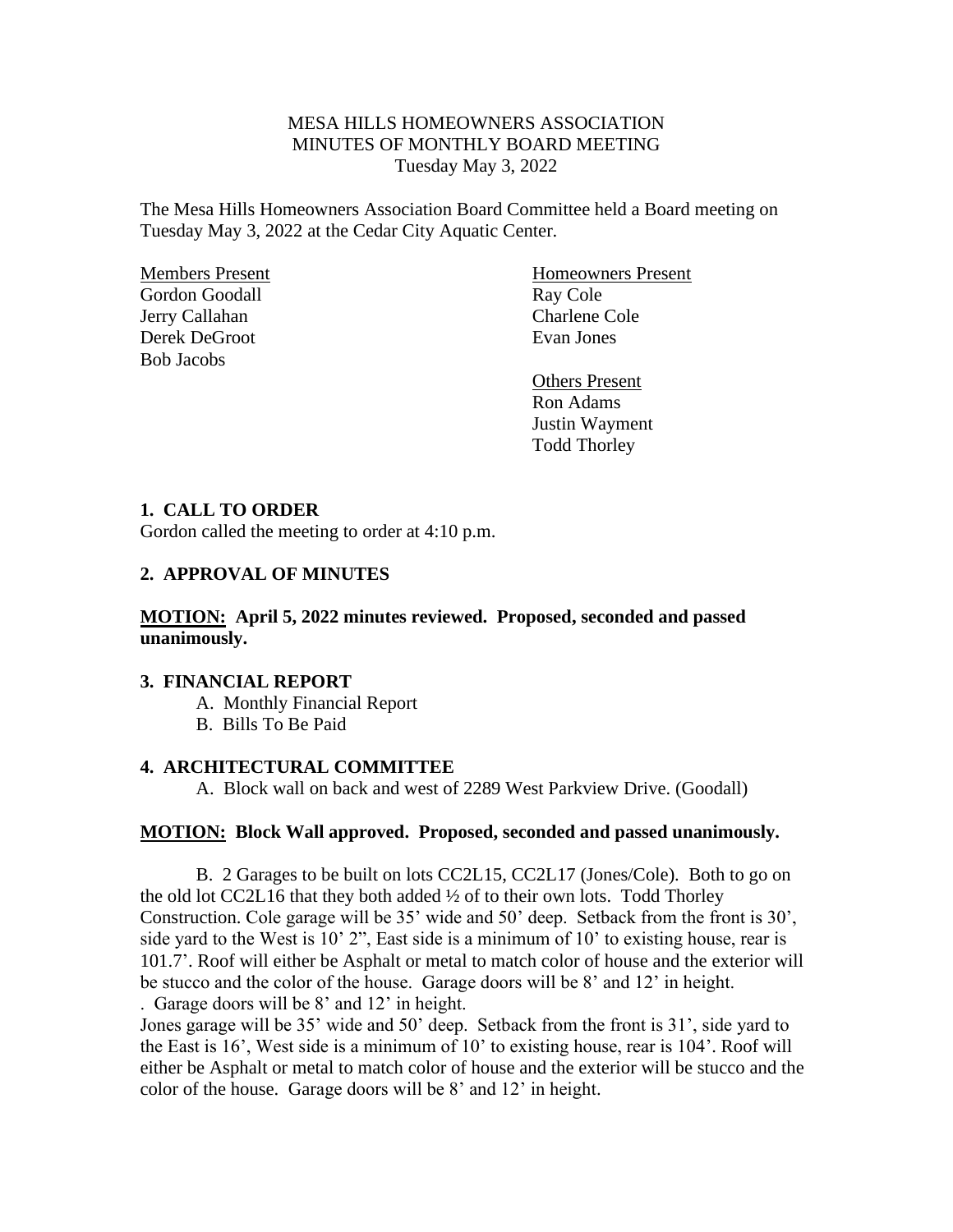# **MOTION: Garages Approved. Proposed, seconded and passed unanimously.**

# **5. HOMEOWNERS PRESENTATION OF NON-AGENDA ITEMS**

#### **6. OLD BUSINESS**

.

A. Update on Brown Family wall drop off in rear yard. Work Progressing.

B. Follow-up on E-Mail sent to the Board regarding changes to the CC&R's. (See attachment) This is being discussed under New Business Letter A below.

C. Follow-up the Pocket Park maintenance to the swings. Swings to be painted and repaired this month.

D. Spring clean-up, dumpster dates and newsletter. The dumpster will be placed out on Friday June 24<sup>th</sup> and picked up at end of the day on July8th. The Spring newsletter will be prepared and sent out by the end of May with the information on the dumpster etc.

## **7. NEW BUSINESS**

A. Attorney Justin Wayment to discuss CC&R's changing etc. (Move up to top of Agenda)

Justin began by asking the Board how they would like to cover the subject of CC&R's. They ask the process for changing or updating our current ones if there were some changes that needed to be made. He mentioned that a meeting of the members of the association would have to be noticed and called. Those present would discuss the changes as outlined by the Board and then a ballot vote would be taken and a 66 and 2/3% in favor vote from those present would be needed to make the changes. Prior to the meeting Justin suggested that the Board prepare each Section and Item change and follow a three-fold format of listing the CC&R as it is now and then some suggested changes and finally the new CC&R as it will be changed to.

Justin mentioned that a new law has been passed by the State that trumps all prior CC&R's. In other words, State law overrides anything that was in place before. So, this process would take some time to review what changes need to be made if any and allow for some input. The Board recognizes that the current CC&R's have sections that are outdated. Sections 3 and 4 cannot be changed. Fines were brought up for violations and Justin said we would have to use Code 57-88-218 to create and collect them. So overall, it will take some time to review the Utah State laws and see what needs to change, if any and proceed from there.

Justin made the comment that we have probably the best Homeowners Association he has seen as we seem to have found a happy medium between being hard core and very lenient, and do a good job making Mesa Hills a great place to live.

The Board will continue to follow up at future meetings on this item.

B. Discussion of motorcycle track in back yard of 2359 W Nature View Drive. (Hunt) He was told to cease and desist and has not used it since. The Board will not allow this use. A letter will be prepared and sent out to him as formal notice of the Board's action.

C. Annual Dinner September 23, 2022. Meal suggestions and ideas for meeting. The Board thought the dinner was just great last year. They thought we could just have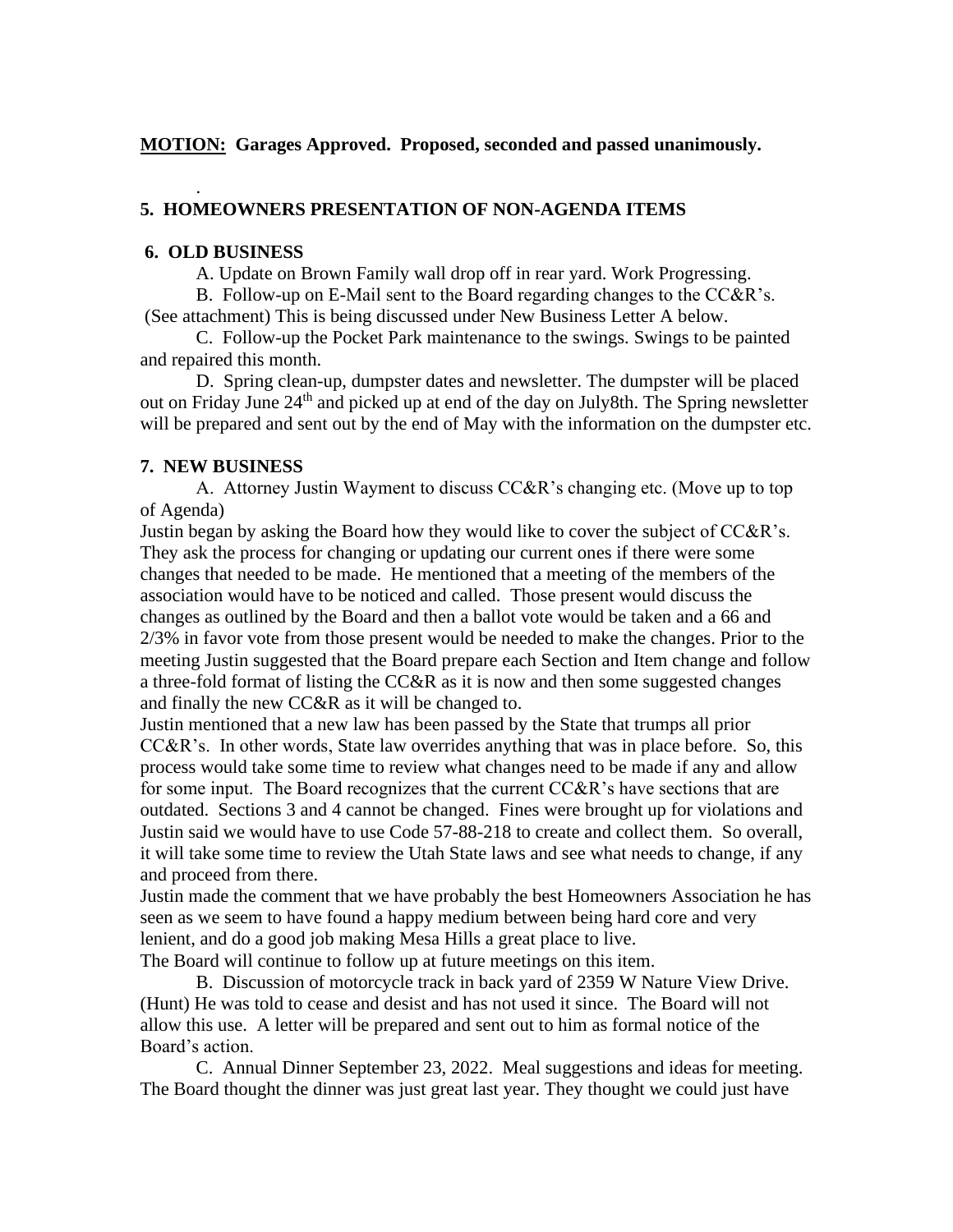the same layout and menu as last year. There is plenty of time to decide if some changes sound better. The Marriott has been booked and the deposit paid for the September 23<sup>rd</sup> date.

# **8. ADJOURNMEMT**

Next meeting to be held June 7, 2022, at the Cedar City Aquatic Center, 4:00PM. Meeting adjourned at 6:05 p.m.

Respectfully Submitted: Ron Adams, Administrator

\_\_\_ \_\_\_\_\_\_\_\_\_\_\_\_\_\_\_\_\_\_\_\_\_\_\_

Approval Date: \_\_\_\_\_\_\_\_\_\_\_\_\_\_\_\_\_\_\_\_\_

# **ATTACHMENTS**

From Michael and Ann Clark The purpose of this document is:

- 1 We need a process to amend the Association CCRs
- 2 We need a process to give MHHOA board members more ability for oversight
- 3 We need a process for lot owners (MHHOA) to appeal to the MHHOA Board Amendments or changes to the MHHOA CCRs can be made by consent of the members. Each lot owner has one vote. In order to vote on an amendment, the lot owner must be current in the payment of MHHOA dues. To become a part of the CCRs of MHHOA, an amendment must pass with a 2/3 majority vote of the lot owners that vote. The board shall be the sole authority to authorize, canvass and count the votes. This decision is final.
- 4 It is proposed that 5 members MHHOA Architecture Committee be elected to fill terms of office the same as the MHHOA Board members. The duties of the Architectural Committee are enumerated in the original MHHOA Rules.
- 5 It is proposed that violations of the MHHOA CCRs be given: (due process)
	- 1 A letter stating the violation and an example remedy. This written notice shall be signed by the board members. The member found in violation has the right to appeal. The board shall acknowledge the appeal and if still found in violation, the process continues to step 2